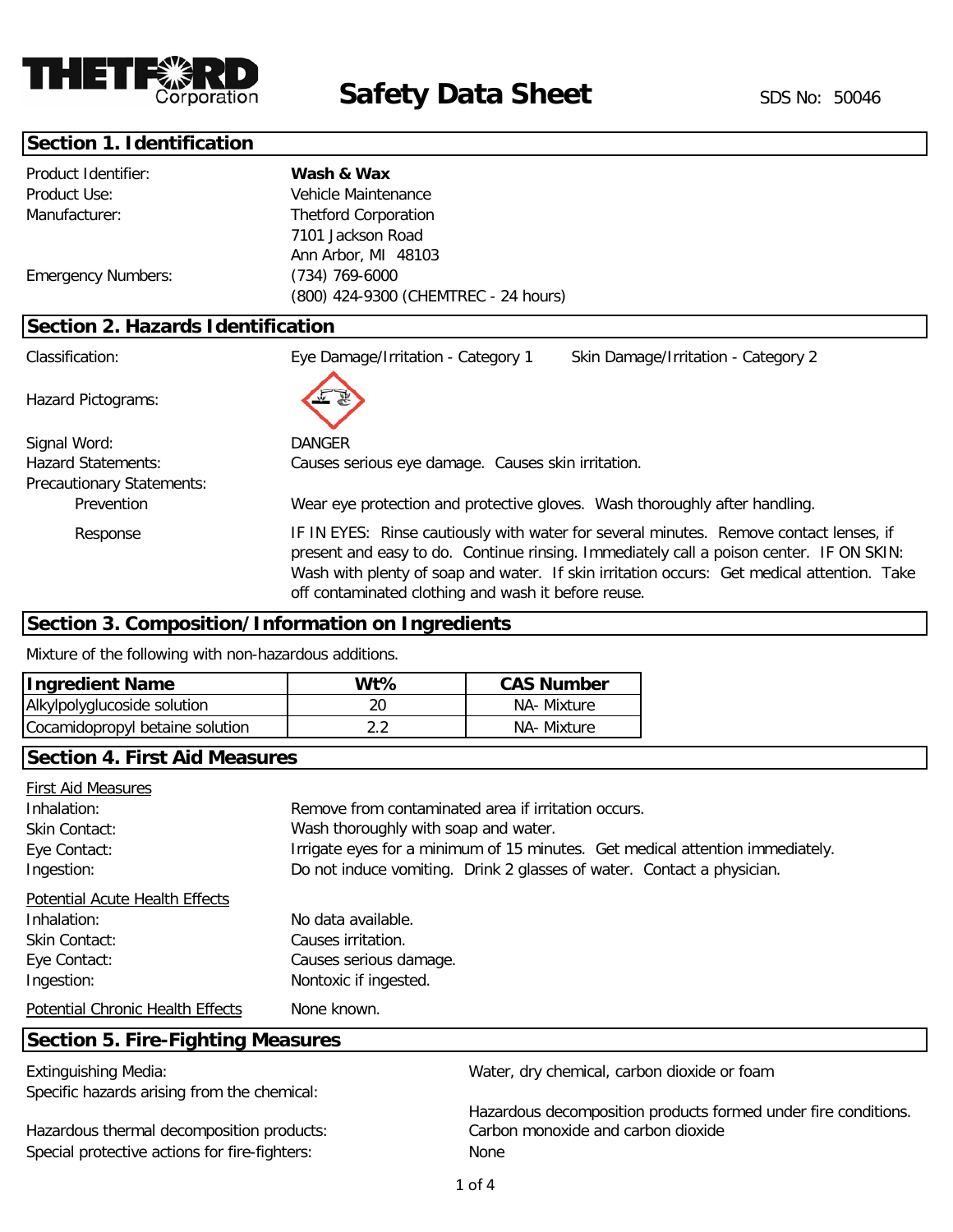#### **Section 6. Accidental Release Measures**

Personal precautions, protective equipment and emergency procedures

Wear safety glasses and rubber gloves. Eliminate sources of ignition.

Method and materials for containment and clean up

Clean up small spills with water. Soak up larger spills with absorbent material. Place used absorbent in closed containers for disposal. Mop the area with plenty of cold, clean water. Dispose of in accordance with federal, state, and local regulations.

#### **Section 7. Handling and Storage**

| Precautions for safe handling:                  | Keep away from heat and sources of ignition. Avoid contact with eyes and skin. Wash<br>thoroughly after handling. Spilled material may be slippery. |  |  |  |
|-------------------------------------------------|-----------------------------------------------------------------------------------------------------------------------------------------------------|--|--|--|
| Conditions for safe storage:                    | Store below 100°F (38°C). Do not freeze. Store away from strong acids, bases and<br>oxidizing agents.                                               |  |  |  |
| Section 8. Exposure Control/Personal Protection |                                                                                                                                                     |  |  |  |
| <b>Occupational Exposure Limits</b>             | Contains no substances with occupational exposure limit values.                                                                                     |  |  |  |
| <b>Appropriate Engineering Controls</b>         | Maintain adequate ventilation.                                                                                                                      |  |  |  |

Respiratory Protection: Not required for properly ventilated areas

Skin Protection: Rubber gloves

Personal Protection

Eye/Face Protection: Safety glasses or goggles

Hygiene Measures: Wash hands thoroughly after handling especially before eating, drinking and smoking. Wash contaminated clothing before reuse. Have eyewash and safety shower available.

## **Section 9. Physical and Chemical Properties**

| <b>Physical State:</b>   | Liquid               | <b>Upper/Lower Explosive Limits:</b>      | Not applicable     |
|--------------------------|----------------------|-------------------------------------------|--------------------|
| Color:                   | Colorless            | Vapor Pressure:                           | Not available      |
| Odor:                    | Detergent            | Vapor Density:                            | Not available      |
| Odor Threshold:          | Not available        | Specific Gravity:                         | 1.024              |
| pH:                      | $7.5 - 9$            | <b>Bulk Density:</b>                      | Not applicable     |
| Melting Point:           | Not applicable       | Solubility:                               | Completely soluble |
| Freezing Point:          | $32^{\circ}$ F (0°C) | Partition coefficient<br>n-octanol/water: | Not available      |
| <b>Boiling Point:</b>    | 210°F (99°C)         |                                           |                    |
| Flash Point (RTCC):      | >200°F (>93°C)       | Auto-ignition Temperature:                | Not available      |
| <b>Evaporation Rate:</b> | Not available        | Decomposition Temperature:                | Not available      |
| Flammability:            | Not applicable       | Viscosity:                                | None, like water   |

#### **Section 10. Stability and Reactivity**

| Reactivity:                         | No information available                    |
|-------------------------------------|---------------------------------------------|
| <b>Chemical Stability:</b>          | Stable under recommended storage conditions |
| Possibility of Hazardous Reactions: | No information available                    |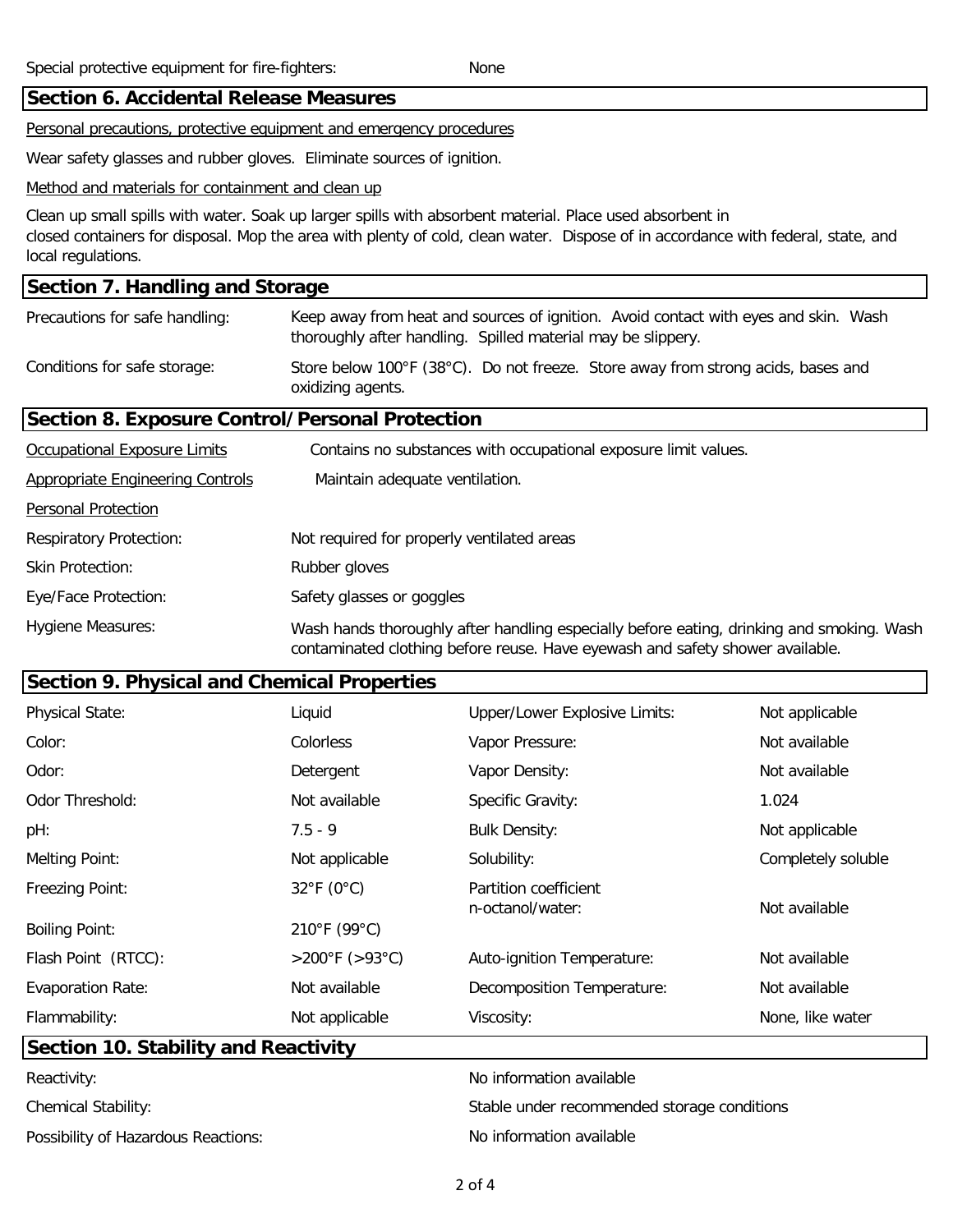Incompatible Materials:

Hazardous Decomposition Products:

### **Section 11. Toxicological Information**

Information on the likely routes of exposure: Dermal contact. Eye contact.

| <b>Potential Acute Health Effects</b>                                                          |                                                                              |
|------------------------------------------------------------------------------------------------|------------------------------------------------------------------------------|
| Inhalation:                                                                                    | Not an inhalation hazard.                                                    |
| Skin Contact:                                                                                  | Causes skin irritation.                                                      |
| Eye Contact:                                                                                   | Causes serious damage.                                                       |
| Ingestion:                                                                                     | Nontoxic if ingested.                                                        |
|                                                                                                | Symptoms Related to the Physical, Chemical and Toxicological Characteristics |
| Inhalation:                                                                                    | Not available.                                                               |
| Skin Contact:                                                                                  | Cause itchiness when left on skin.                                           |
| Eye Contact:                                                                                   | Irritating with burning and tearing.                                         |
| Ingestion:                                                                                     | Not available.                                                               |
| Potential Chronic Health Effects<br><b>Short Term Exposure</b><br>Potential immediate effects: | Not available                                                                |
| Long Term Exposure                                                                             |                                                                              |
| Potential delayed effects:                                                                     | Not available                                                                |
| General:                                                                                       | Not available                                                                |
| Carcinogenicity:                                                                               | Ingredients not listed by ACGIH, IARC, NIOSH, NTP OR OSHA.                   |
| Mutagenicity:                                                                                  | No known significant effects or critical hazards.                            |
| Teratogenicity:                                                                                | No known significant effects or critical hazards.                            |
| Developmental Effects:                                                                         | No known significant effects or critical hazards.                            |
| <b>Fertility Effects:</b>                                                                      | No known significant effects or critical hazards.                            |
| <b>Information on Toxicological Effects</b><br><b>Acute Toxicity</b><br>Components:            | Damaging to the eyes, irritating to the skin.                                |

|                                 | ILD50 Oral          | $\ge$ 5,000 mg/kg (rat)               |
|---------------------------------|---------------------|---------------------------------------|
| Alkylpolyglucoside solution     | <b>ILD50 Dermal</b> | $\vert$ >5,000 mg/kg (rabbit)         |
|                                 | ILD50 Oral          | $\ge$ 5,000 mg/kg (rat) (OECD 401)    |
| Cocamidopropyl betaine solution | LD50 Dermal         | $\vert$ >2,000 mg/kg (rat) (OECD 402) |

| Respiratory or skin sensitization |                                                                                                                       |
|-----------------------------------|-----------------------------------------------------------------------------------------------------------------------|
| Respiratory sensitization         | No known significant effects or critical hazards.                                                                     |
| Skin sensitization                | No known significant effects or critical hazards.                                                                     |
| Carcinogenicity:                  | Not recognized as carcinogenic by Research Agencies (IARC, NTP, OSHA, ACGIH).                                         |
| Mutagenicity:                     | No data available to indicate product or any components present at greater than 0.1% are<br>mutagenic or genotoxic.   |
| <b>Reproductive Toxicity:</b>     | No data available to indicate product or any components present at greater than 0.1%<br>present reproductive hazards. |
| Specific target organ toxicity -  |                                                                                                                       |
| single exposure:                  | No known significant effects or critical hazards.                                                                     |

Store below 32°F or above 100°F for extended periods. Strong acids, bases and oxidizing agents Oxides of carbon, nitrogen and oxides of sulfur